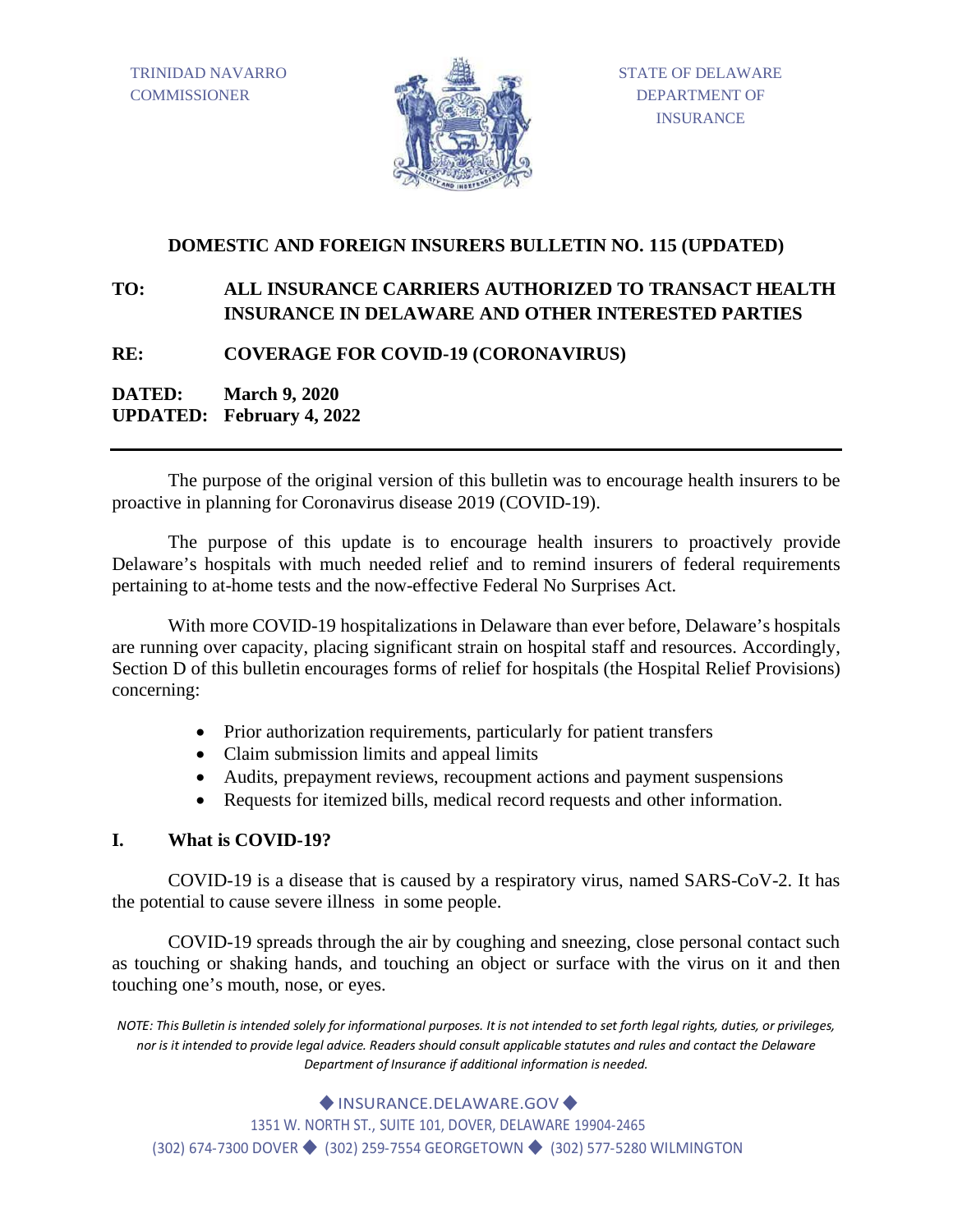The Delaware Division of Public Health's (DPH) website contains up-to-date information concerning COVID-19, including downloadable/printable materials. The website may be accessed at [https://coronavirus.delaware.gov/.](https://dhss.delaware.gov/dhss/dph/epi/2019novelcoronavirus.html) DPH has also set up a COVID-19 call center, 2-1-1.

Additionally, the Federal Centers for Medicare and Medicaid Services (CMS) provides updated information on the range of CMS activities to address COVID-19 on its website, [https://www.cms.gov/About-CMS/Agency-Information/Emergency/EPRO/Current-](https://gcc02.safelinks.protection.outlook.com/?url=https%3A%2F%2Flnks.gd%2Fl%2FeyJhbGciOiJIUzI1NiJ9.eyJidWxsZXRpbl9saW5rX2lkIjoxMDgsInVyaSI6ImJwMjpjbGljayIsImJ1bGxldGluX2lkIjoiMjAyMDAzMDYuMTgyNzQzNzEiLCJ1cmwiOiJodHRwczovL3d3dy5jbXMuZ292L0Fib3V0LUNNUy9BZ2VuY3ktSW5mb3JtYXRpb24vRW1lcmdlbmN5L0VQUk8vQ3VycmVudC1FbWVyZ2VuY2llcy9DdXJyZW50LUVtZXJnZW5jaWVzLXBhZ2UifQ.2t_QJi138P3MbmsWvG3dLUJhfKajDd20ht3O-GHL3ks%2Fbr%2F75797342028-l&data=02%7C01%7CLeslie.Ledogar%40delaware.gov%7Cd27ae3f5ac5042f7139708d7c1e565bd%7C8c09e56951c54deeabb28b99c32a4396%7C0%7C0%7C637191065054216216&sdata=%2B0hPVeAzTF0WobieOr%2F85WlTh%2FiwIsbO47lLfugdEts%3D&reserved=0)[Emergencies/Current-Emergencies-page](https://gcc02.safelinks.protection.outlook.com/?url=https%3A%2F%2Flnks.gd%2Fl%2FeyJhbGciOiJIUzI1NiJ9.eyJidWxsZXRpbl9saW5rX2lkIjoxMDgsInVyaSI6ImJwMjpjbGljayIsImJ1bGxldGluX2lkIjoiMjAyMDAzMDYuMTgyNzQzNzEiLCJ1cmwiOiJodHRwczovL3d3dy5jbXMuZ292L0Fib3V0LUNNUy9BZ2VuY3ktSW5mb3JtYXRpb24vRW1lcmdlbmN5L0VQUk8vQ3VycmVudC1FbWVyZ2VuY2llcy9DdXJyZW50LUVtZXJnZW5jaWVzLXBhZ2UifQ.2t_QJi138P3MbmsWvG3dLUJhfKajDd20ht3O-GHL3ks%2Fbr%2F75797342028-l&data=02%7C01%7CLeslie.Ledogar%40delaware.gov%7Cd27ae3f5ac5042f7139708d7c1e565bd%7C8c09e56951c54deeabb28b99c32a4396%7C0%7C0%7C637191065054216216&sdata=%2B0hPVeAzTF0WobieOr%2F85WlTh%2FiwIsbO47lLfugdEts%3D&reserved=0).

#### **II. What obligations do carriers have under the Delaware Insurance Code?**

Coverage requirements applicable to individual health insurance policies are promulgated at Title 18, Chapters 33 and 36, and provisions applicable to group and blanket health insurance are promulgated at Title 18, Chapter 35, Subchapter III. Some provisions that are particularly germane to COVID-19 preparations are discussed below.

## **A. Testing for COVID-19**

It is important to remove barriers to testing for COVID-19. Carriers are therefore reminded that laboratory tests are an essential health benefit ("EHB") that must be covered under individual and small group comprehensive health insurance policies and contracts, and that annual and lifetime dollar limits with respect to essential health benefits are prohibited (*see* 18 *Del. C.* §§ 3368 and 3571I). Federal requirements for testing coverage are described in IV.

### **B. Telemedicine and Telehealth**

COVID-19 is a communicable disease, and therefore, some insureds may choose to seek medical advice through telehealth services instead of in-person health care services. House Bill 160 w/ HA 1 of the 151st General Assembly, known as the **Telehealth Access Preservation and Modernization Act of 2021**, continues and enhances Delawareans' access to telehealth and telemedicine services and, through the adoption of the Interstate Medical Licensure Compact, ensures that telehealth services can be provided through qualified medical practitioners in a streamlined and efficient pathway to licensure that meets the health care delivery system needs of the 21st century. **The bill was signed, effective July 1, 2021 for the telehealth provisions, and July 1, 2022 for the Compact provisions.**

Accordingly, carriers are directed to ensure that, as applicable, their telehealth and telemedicine programs with participating providers are robust and will be able to meet any increased demand. Services may be provided through a variety of platforms, including telephones, remote patient monitoring devices, and other electronic means such as web cameras and mobile facetime.

#### **C. Network Adequacy and Access to Out-of-Network Services**

Carriers are directed to verify that their provider networks are adequate to handle a potential increase in the need for health care services if any COVID-19 cases are diagnosed in Delaware.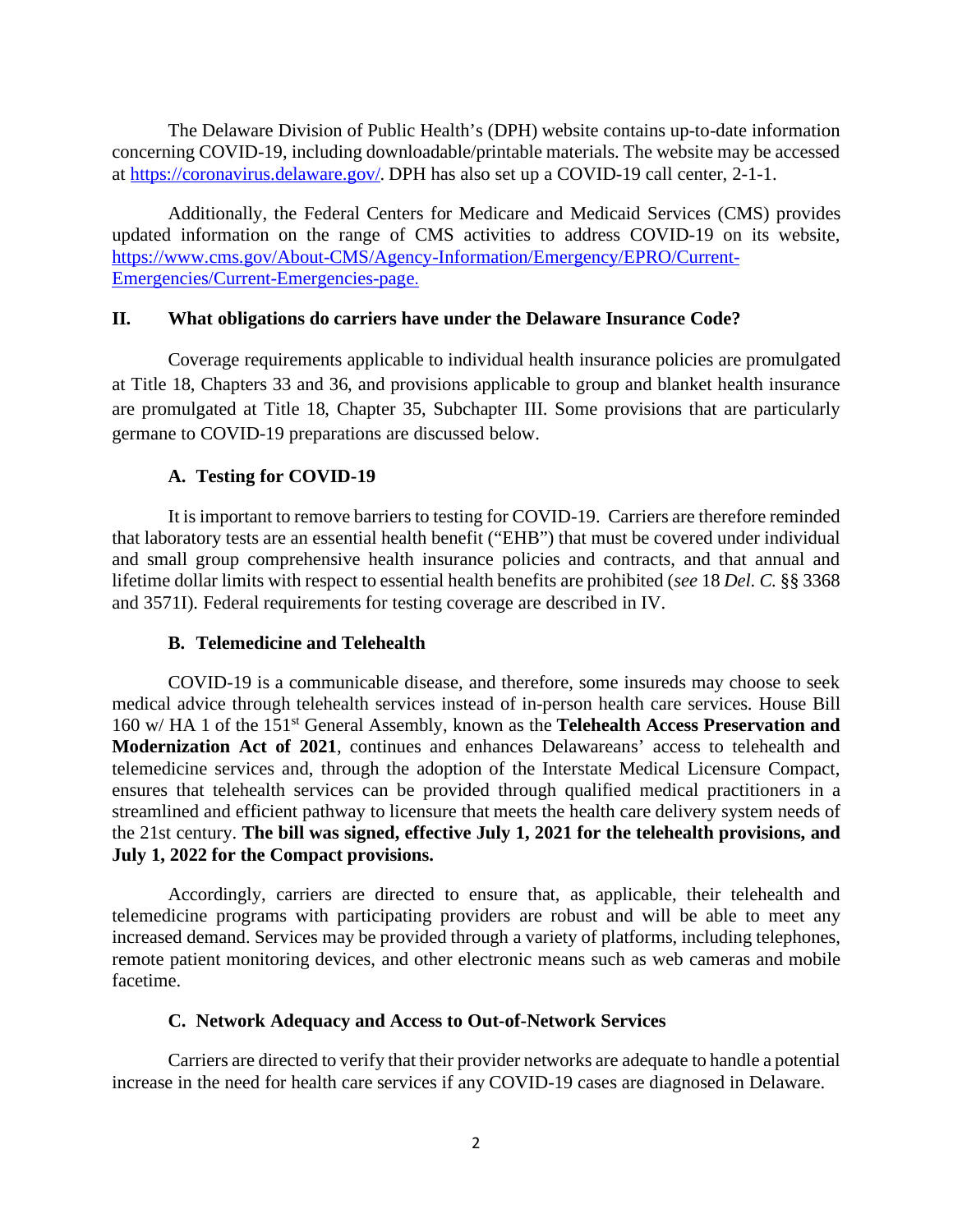Carriers are also reminded that the Delaware Insurance Code at 18 *Del. C.* §§ 3348 and 3564 provides that if a carrier does not have a health care provider in its network with the appropriate training and experience to meet the particular health care needs of an insured, the carrier must provide access to an out-of-network provider at the in-network cost-sharing reimbursement level.

## **D. Timely Utilization Review**

### General requirements:

Timely decision-making is essential to responding appropriately to COVID-19, and it is particularly important with respect to utilization review. Carriers are reminded that utilization review decisions must be made in the timeframes set forth in Chapter 33 Subchapter II and Chapter 35, Subchapter V of the Insurance Code.

Additionally, appeals after claim denial must be timely addressed within the timeframes set forth 18 *Del. C.* § 6416.

Carriers should not use pre-authorization requirements as a barrier to access necessary treatment for COVID-19 and should be prepared to expedite utilization review and appeal processes for services related to COVID-19 when medically appropriate. *See* Pre-Authorization Transparency requirements set forth in 18 *Del. C.* Chapter 33, Subchapter II and Chapter 35, Subchapter V.

### The Hospital Relief Provisions

- 1. Prior authorization requirements, particularly for patient transfers Carriers are encouraged to temporarily waiving all prior authorization requirements concerning transferring patients out of the acute care setting and into post-acute settings, including long term care facilities, Skilled Nursing Facilities (SNFs) and home care.
- 2. Claim submission limits and appeal limits Carriers are encouraged to allow hospitals up to twelve (12) months to submit claims to ensure they are filed appropriately. Additionally, carriers are encouraged to allow providers six months to appeal a denial. Finally, carriers should endeavor to pay any corrected claim/appeal as promptly as possible, and in accordance with Delaware's prompt payment statutes and regulations.
- 3. Audits, prepayment reviews, recoupment actions, payment suspensions Carriers are encouraged to temporarily suspend actions, including by way of example audits, prepayment reviews, recoupment actions, payment suspensions, that could interfere with the flow of desperately needed funds to pay for ongoing healthcare delivery operations. Carriers can do this by focusing on reducing backlogs and expediting claim processing for those audits and other reviews currently underway.
- 4. Requests for itemized bills, medical record requests and other information Carriers are encouraged to temporarily suspend excessive itemized bill and medical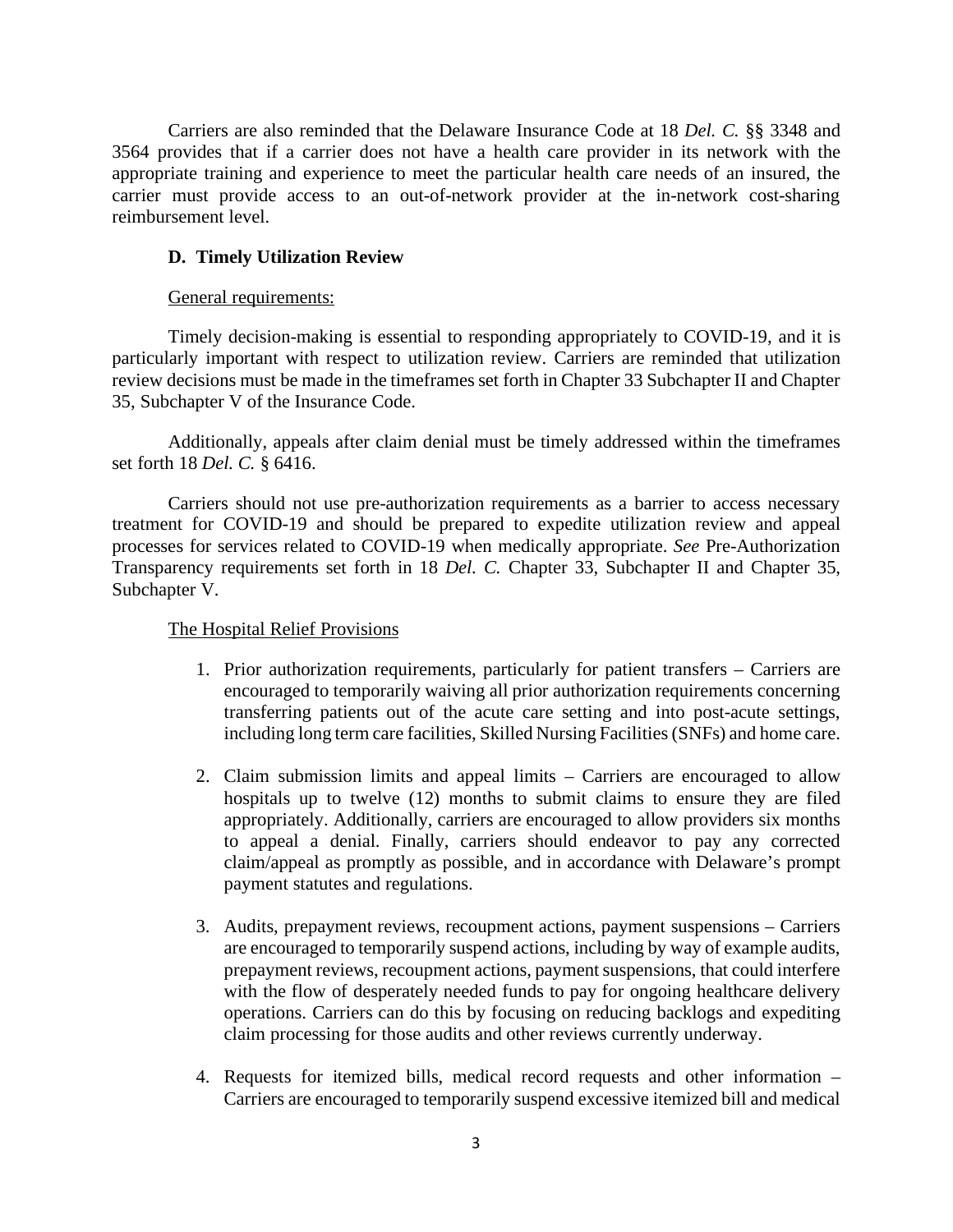record requests during the current staffing challenges as hospitals may not have the staff available to respond to these requests at this time.

#### **E. Immunizations**

Carriers are reminded that 18 *Del. C.* §§ 3363 and 3558 require carriers to cover certain immunizations for children and adults.

#### **F. Prescription Drugs**

Carriers are reminded that prescription drugs are an EHB, and therefore must be covered under individual and small group comprehensive health insurance policies and contracts. Additionally, 18 *Del. C.* §§ 3350B and 3566A set certain limitations on co-payment and coinsurance for prescription drugs, and carriers are required to abide by these limitations.

An expedited formulary exception may be requested if the insured is suffering from a health condition that may seriously jeopardize the insured's health, life, or ability to regain maximum function or if the insured is undergoing a current course of treatment using a nonformulary prescription drug. Additionally, a pharmacy benefit manager is prohibited from requiring prior authorization for coverage of a 72-hour supply of medication that is for a noncontrolled substance in an emergency. 18 *Del. C.* § 3336A.

Access to health care services and supplies is a concern when consumers are required to self-isolate in their homes with little notice without the ability to refill their prescription drugs or other necessary medical supplies. The Department expects insurers to provide for early refills or replacements of lost or damaged medications and expects this flexibility to continue when the potential for quarantine is high. It is expected that insurers will allow affected consumers to obtain emergency supplies or refills without applying additional authorization requirements.

In addition, consumers must be able to access their necessary prescriptions from a local retail pharmacy (*see* 18 *Del. C.* § 7303), even if their prescription supply is normally provided by mail order, without concern of a penalty. Insurers may require that prescriptions containing opioids be obtained using the standard process.

### **G. Inpatient Hospital, Emergency and Ambulatory Patient Services**

Carriers are reminded that hospitalization, ambulatory patient, and emergency services are categories of EHBs that individual and small group market carriers are generally required to include in their benefit packages. *See* 18 *Del. C.* Chapters 33 and 35.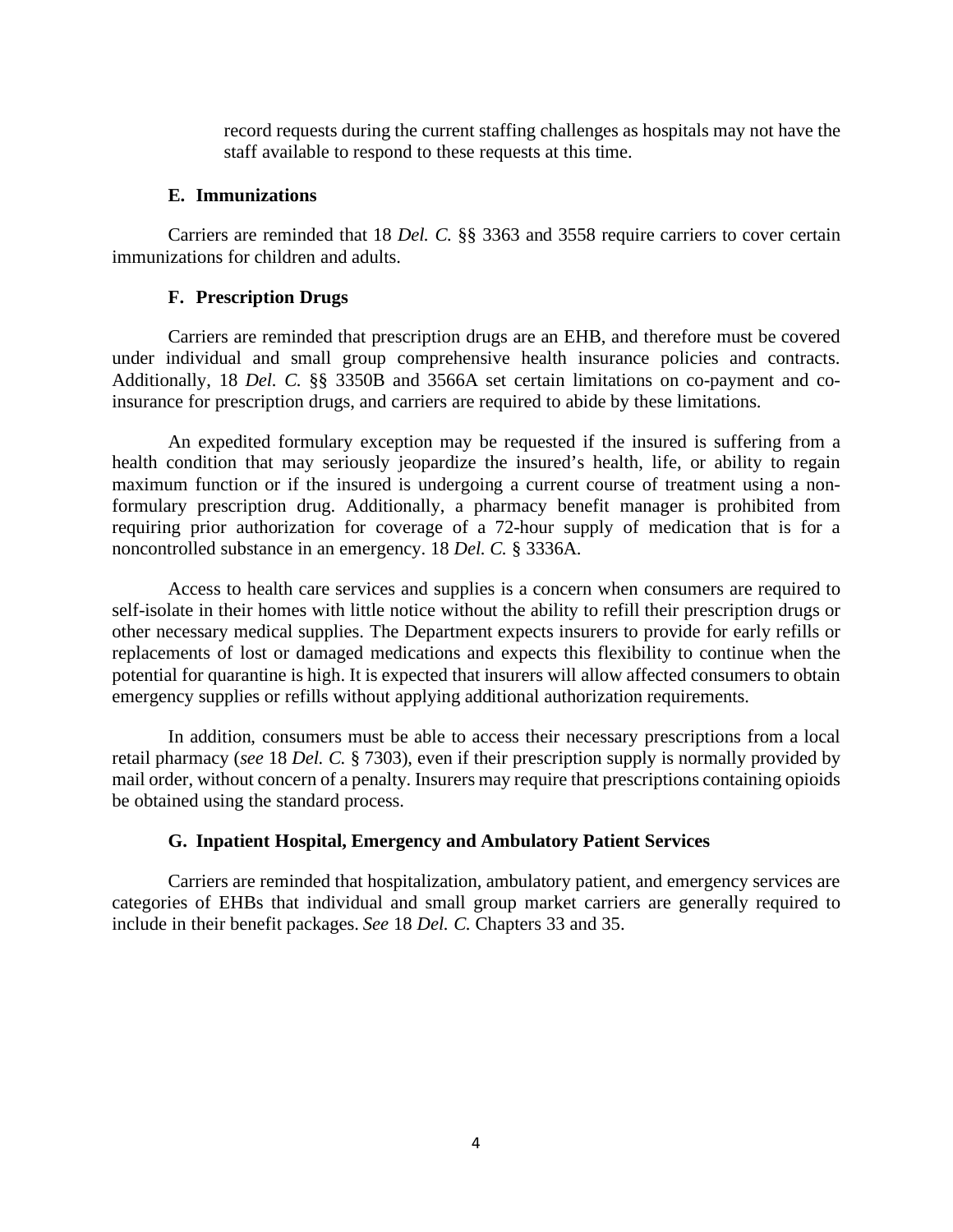#### **H. Surprise Medical Bills**

Carriers are reminded that the Federal No Surprises Act is now in effect. A fact sheet summarizing the Act is accessible at [https://www.cms.gov/nosurprises.](https://www.cms.gov/nosurprises) The Department's implementation plan is detailed in [Domestic & Foreign Bulletin No. 127 -](https://insurance.delaware.gov/wp-content/uploads/sites/15/2021/12/domestic-foreign-insurers-bulletin-no127.pdf) Implementation of the [Federal No Surprises Act.](https://insurance.delaware.gov/wp-content/uploads/sites/15/2021/12/domestic-foreign-insurers-bulletin-no127.pdf)

Additionally, carriers are reminded that the Delaware Patient Bill of Rights contains prohibitions against balance billing, starting with the definition of balance billing in Section 102 and going into prohibitions for balance billing in Chapters 33 and 35. Balance billing is defined in the Insurance Code at 18 *Del .C.* § 102 as "a health-care provider's demand that a patient pay a greater amount for a given service than the amount the individual's insurer, managed care organization or health service corporation has paid or will pay for the service."

Carriers should review and ensure compliance with Title 18 Sections 3348 and 3564 concerning referrals from an in-network provider to an out-of-network provider, Sections 3349 and 3565 concerning emergency care, and Sections 3370A and 3571S concerning non-network providers providing in-patient facility-based care.

#### **III. What else can insurers do?**

The Department applauds carriers who have already pledged to help meet the challenges posed by the Coronavirus strain COVID‐19 by taking the following measures, and encourages all carriers to do the same:

- Ensure that out-of-pocket costs are not a barrier to people seeking physician testing for, and treatment of, COVID‐19, **by covering diagnostic testing and waiving patient cost sharing** (deductibles, co-pays and coinsurance), including for inperson and telemedicine visits;
- Increase member communications as needed on such topics as when to seek medical care and the availability of options such as telemedicine and nurse lines that can provide quick access to care and limit exposure to new infections in waiting rooms;
- Provide access to accurate information and avoiding misinformation which is of critical importance. Therefore, carriers should devote resources to informing insureds of available benefits, quickly respond to insured inquiries, and consider revisions needed to streamline responses and benefits for insureds. Carriers should also make all necessary and useful information available on their websites and staff their nurse-help lines accordingly;
- As the COVID-19 situation continues to evolve, review and update contingency plans to ensure that those plans are up to date and add resources to answer calls, staff nurse lines or member chat services, or provide similar customer assistance.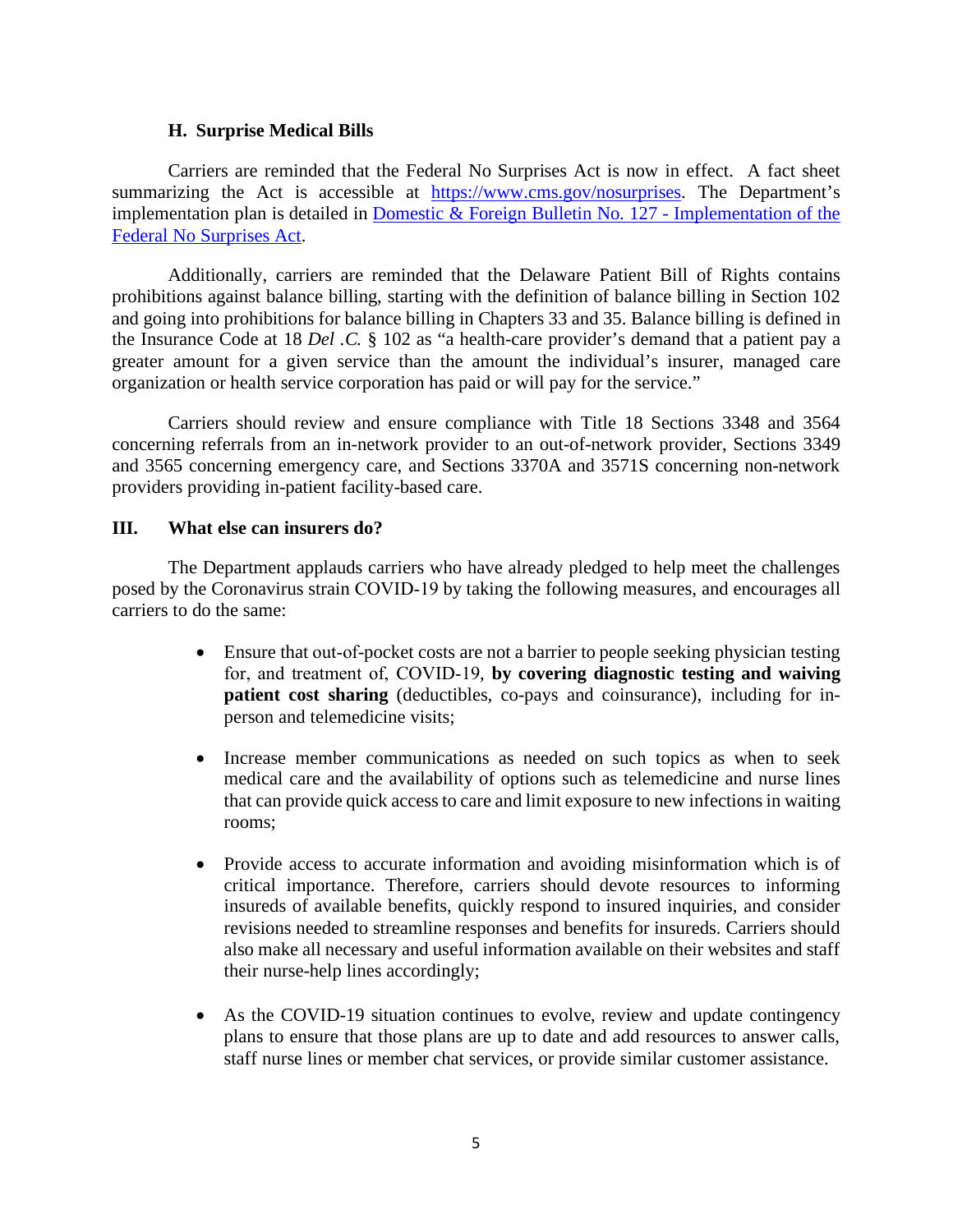#### **IV. Federal COVID-19 Testing Coverage Requirements**

"At-home tests" are defined as over-the-counter diagnostic COVID-19 tests approved or authorized by the U.S. Food and Drug Administration that can be self-administered and self-read at home or elsewhere without the involvement of a health care provider.

These tests, when not used solely for employment purposes, are to be covered by insurers with no cost-sharing as of January 15, 2022 per the January 10, 2022 guidance (https://www.hhs.gov/about/news/2022/01/10/biden-harris-administration-requires-insurancecompanies-group-health-plans-to-cover-cost-at-home-covid-19-tests-increasing-access-freetests.html) from the federal government, and the Department of Insurance expects carriers to comply with all current guidance regarding COVID-19 testing.

Carriers are encouraged to provide coverage by directly reimbursing legitimate sellers of at-home tests and create a preferred network. Carriers must also provide clear processes for an insured to submit for and receive reimbursement for at-home tests up to \$12 if purchasing outside of the preferred network or at full cost of the at-home tests if no preferred network has been created. $1$ 

Carriers may not apply a limit to the number of at-home COVID-19 tests that is fewer than 8 tests for each covered person in a household within a 30-day period or calendar month. Carriers may not impose equivalent limits for shorter time periods. For individualswith underlying medical conditions who receive an order from a healthcare provider, there is no limit to the number of tests covered.

It is recommended that insurers update relevant consumer-facing materials including policyholder portals and websites to describe how members may obtain at-home tests, identify a list of preferred retailers where members may obtain at-home tests without submitting a claim for reimbursement, and explain how members can purchase at-home tests outside of a preferred network and submit for reimbursement.

The federal order does not modify the existing requirements for coverage of COVID-19 tests that are administered or obtained with a provider's involvement.

More information from the Centers for Medicare and Medicaid Services:

<https://www.cms.gov/how-to-get-your-at-home-OTC-COVID-19-test-for-free>

https://www.dol.gov/sites/dolgov/files/EBSA/about-ebsa/our-activities/resourcecenter/faqs/aca-part-51.pdf

Questions concerning this Bulletin should be directed to **[consumer@delaware.gov](mailto:consumer@delaware.gov)**.

<span id="page-5-0"></span><sup>1</sup> *See also* Delaware's Unfair Claims Settlement Practices Act at 18 *Del.C.* §2304(16) and its implementing Regulation 902, which address reimbursing clean claims in a timely manner.